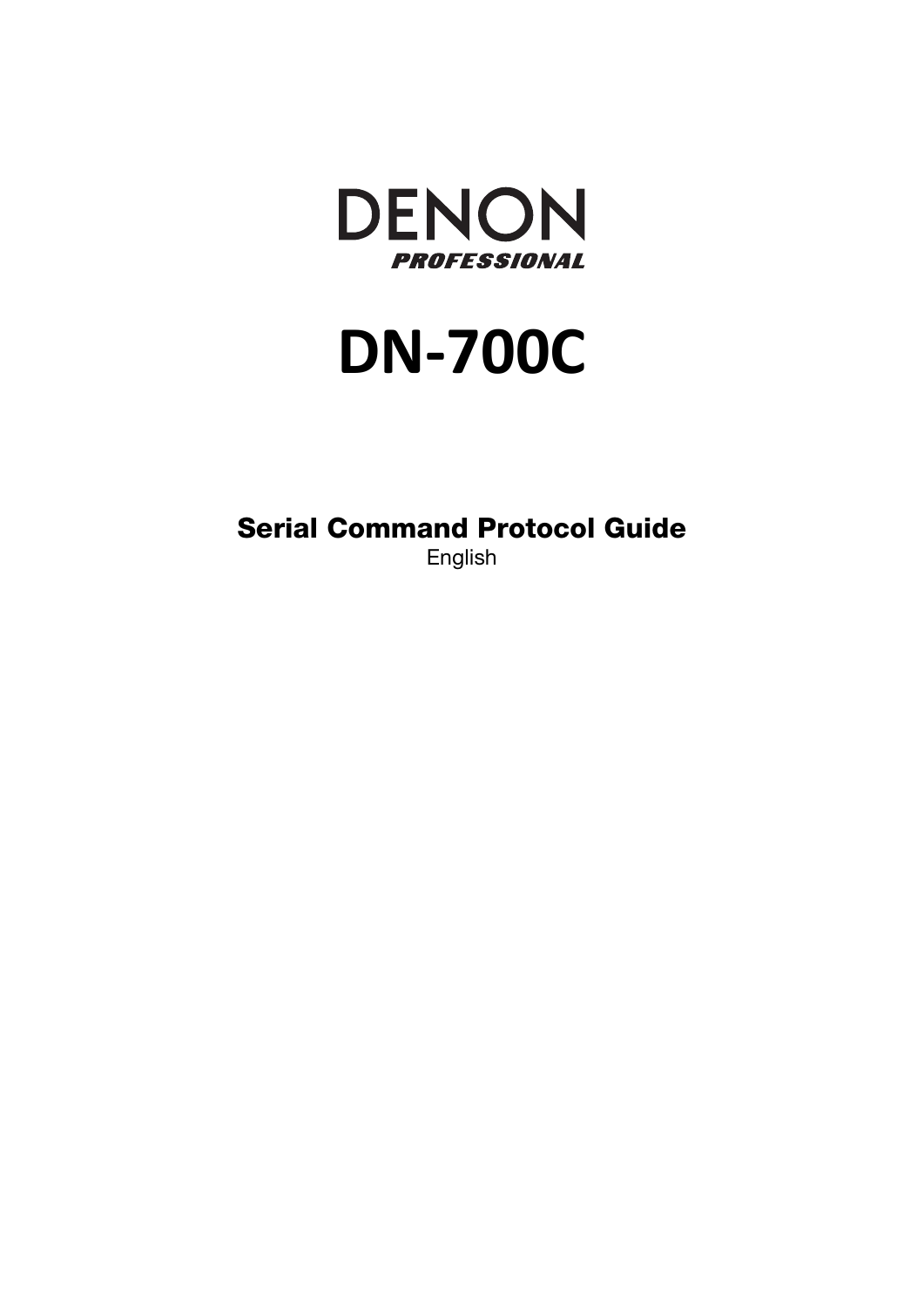## **Table of Contents**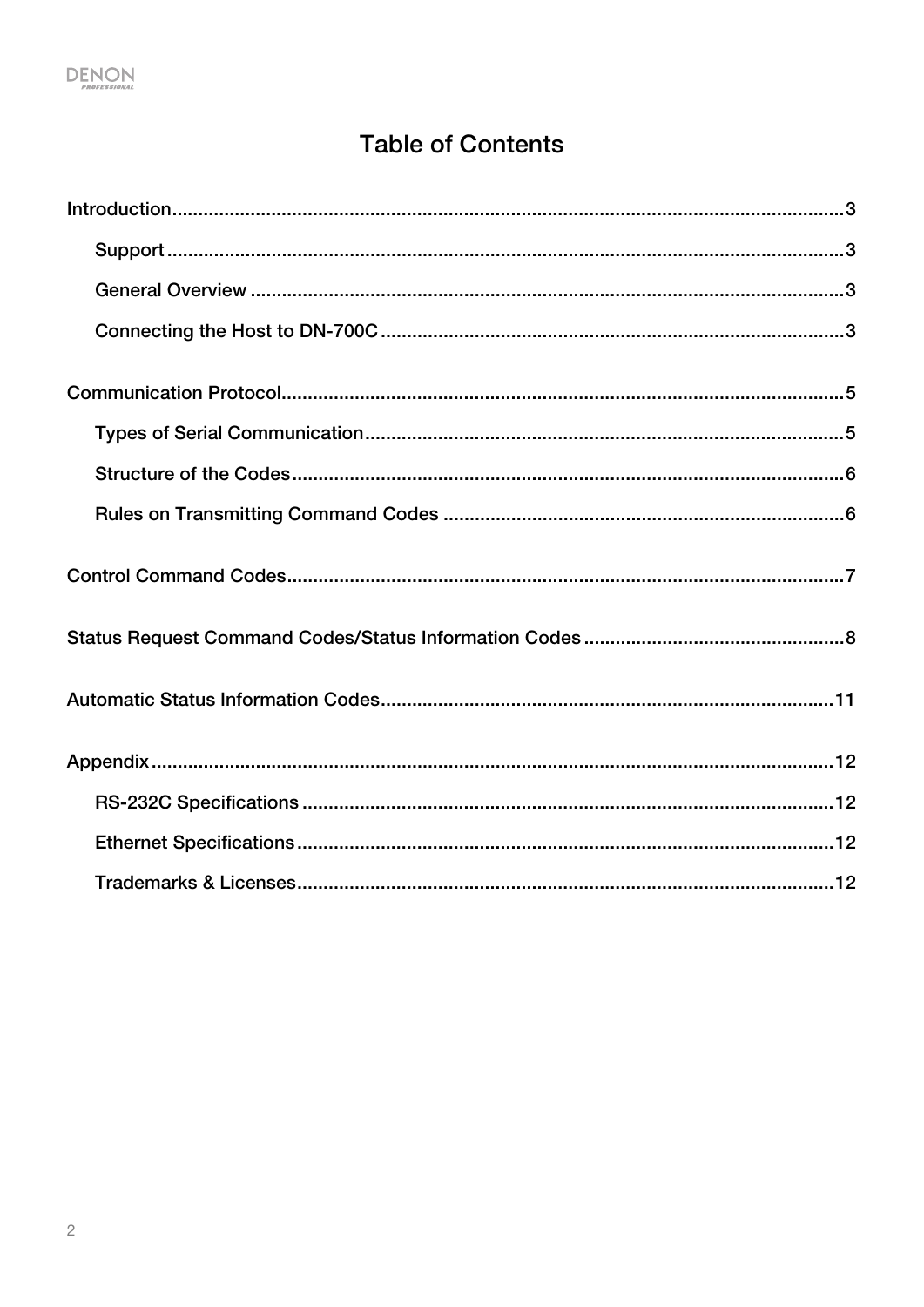

#### <span id="page-2-0"></span>**Introduction**

Thank you for purchasing the DN-700C. At Denon Professional, performance and reliability mean as much to us as they do to you. That's why we design our equipment with only one thing in mind—to make your performance the best it can be.

#### **Support**

For the latest information about this product (documentation, technical specifications, system requirements, compatibility information, etc.) and product registration, visit **[denonpro.com](http://www.denonpro.com)**.

For additional product support, visit **[denonpro.com](http://www.denonpro.com/support)**/**support**.

#### **General Overview**

With RS-232C serial remote control, a "host" machine (such as a PC running proper software) can be used to operate your DN-700C. Throughout this document, the equipment used to control DN-700C will be called the **Host**.

To l[earn more about the differe](#page-4-0)nt types of serial communication and the code structure it requires, see the *Communication Protocol* [section that starts on the](#page-6-0) [next page. To view the complete list of serial](#page-7-0) [command codes, s](#page-7-0)ee the *[Control Command Codes](#page-10-0)*, *Status Request Command Codes/Status Information Codes*, and *Automatic Status Information Codes* sections later in this manual.

#### **Connecting the Host to DN-700C**

For serial remote control, you must first connect the host to your DN-700C by taking one of the following three steps:

#### **Example 1**

Use an RS-232C straight cable (9-Pin D-Sub Male) to connect the RS-232C input on the rear panel of your DN-700C to the corresponding output on the host.

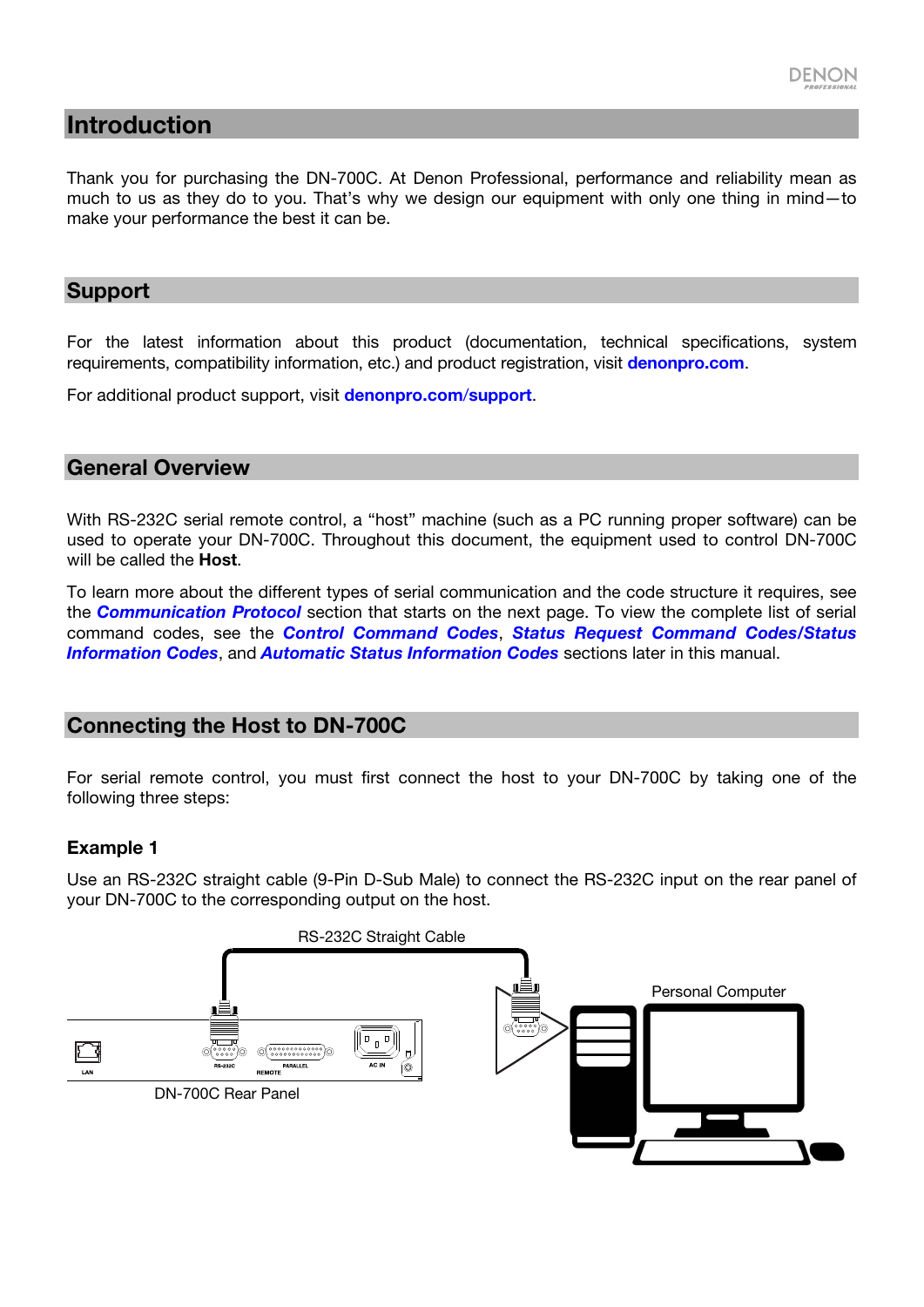#### **Example 2**

Use an ethernet cable to connect the LAN port on the rear panel of your DN-700C to the corresponding port on the host.



#### **Example 3**

Use an ethernet cable to connect the LAN port on the rear panel of your DN-700C to a router that the host is also connected to.



**Note:** Only one network user can be connected to DN-700C at a time. This means that two different computers cannot be used for serial communication with DN-700C at the same time, and you cannot use the LAN port for serial communication while DN-700C is already being controlled by the web browser remote.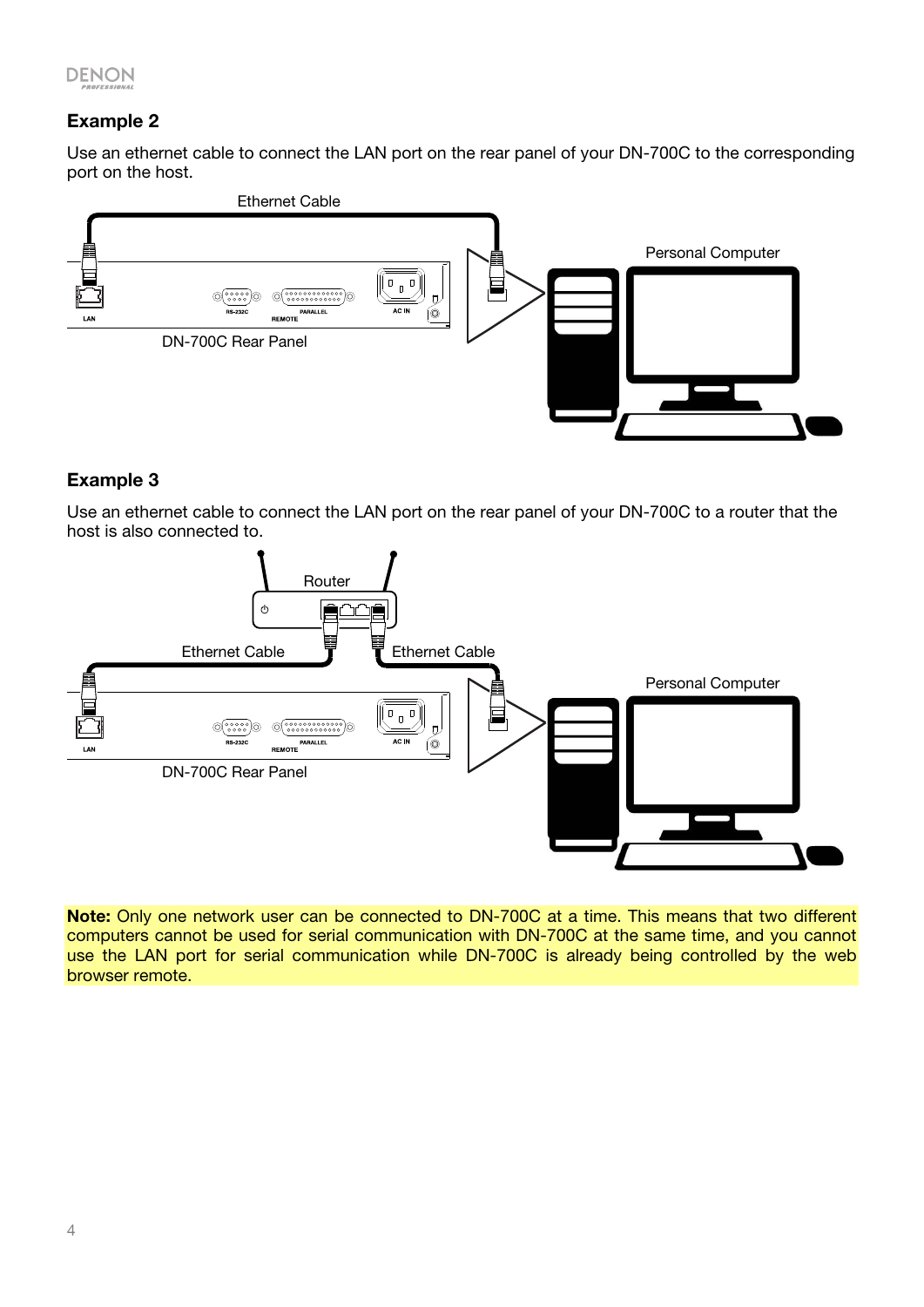5

## <span id="page-4-0"></span>**Communication Protocol**

#### **Types of Serial Communication**

Three types of serial communication can be transmitted between the host and DN-700C:

1. Control commands sent to DN-700C from the host

You can use control commands to make DN-700C perform a desired function (such as playing or skipping a track).

When DN-700C receives a control command from the host, DN-700C executes the command.

2. Status request commands sent to DN-700C from the host

You can use a status request command to determine the current state of one of DN-700C's components (such as whether there is a disc in the CD slot, how many tracks are in the current tracklist, etc.).

When DN-700C receives a status request command from the host, DN-700C answers the host with the requested status information.



When certain changes to DN-700C are made from the device itself, DN-700C automatically sends status information to the host.





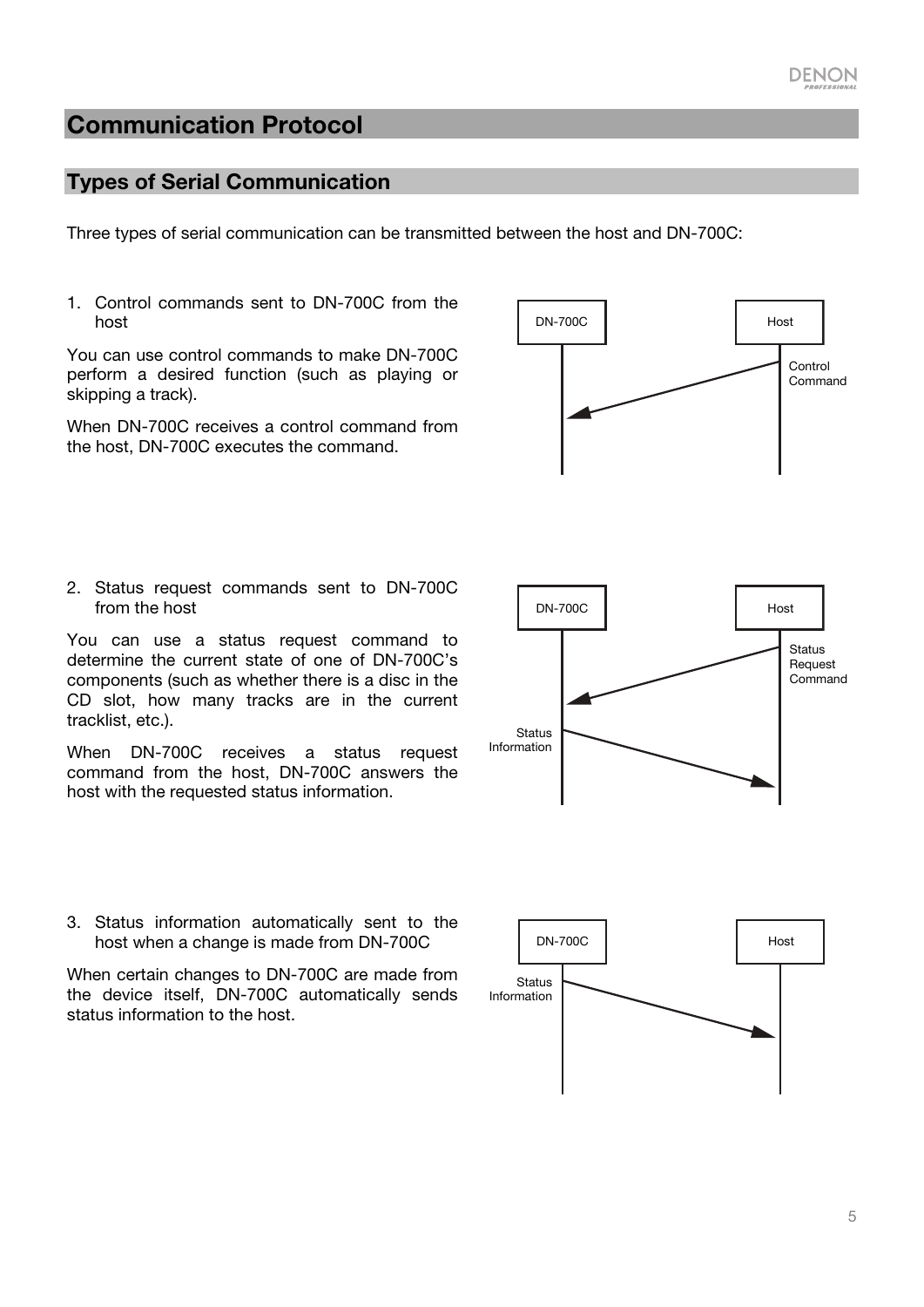#### <span id="page-5-0"></span>**Structure of the Codes**

Serial communication between the host and DN-700C uses ASCII Code from 0x20 to 0x7F.

All control command codes, status request command codes, and status information codes require three components that form a "packet." In order, the components are the **start character** + **ID**, the **command**, and the **end character** (0x0D):

- 1. Start Character + ID: **@** (0x40) + **0** (0x30)
- 2. Command: some letters and/or numbers that stand for a controllable feature of DN-700C
- 3. End Character: **\r** (0x0D)

The required start character/ID and end character are the same in all codes, whereas the command portion varies with each code.

For example, the full control command code that the host can use to power on DN-700C is **@023PW\r**:



#### **Rules on Transmitting Command Codes**

- When DN-700C receives a control command or status request command from the host, DN-700C should respond within 300 ms.
- When DN-700C successfully executes a command that it receives from the host, DN-700C sends an ACK signal (0x06) to the host (as well as the status information code in the case of a status request command).
- If DN-700C receives an unknown command from the host or if a received command fails for some other reason, DN-700C will send a NACK signal (0x15) to the host.
- When sending consecutive commands from the host, do not send the second command until DN-700C has answered the first with the ACK (0x06) or NACK (0x15) signal. If the second command is sent before the ACK (0x06) or NACK (0x15) signal is received, DN-700C will send the "Busy" status information code (**@0BDERBUSY**) to the host.
- If DN-700C does not receive a command that the host sent within 300 ms, the host will automatically send the same command up to two additional times. If DN-700C still does not receive the command after the second automatic attempt, the process will timeout, and the host will send the end character to DN-700C.
- Do not send a second status request command from the host until DN-700C has responded to the first.
- When sending a command to DN-700C from the host, make sure that no longer than 5 ms passes between entering each character in the command code.
- Wait at least one second after sending the Power On command before sending the next command.
- When status information is automatically sent to the host after a change to DN-700C is made from the device itself, the host will send an ACK (0x06) signal to DN-700C. If DN-700C does not receive the ACK signal within 300 ms, it will automatically send the status information to the host again. If DN-700C then fails to receive the ACK (0x06) signal again, the process will timeout.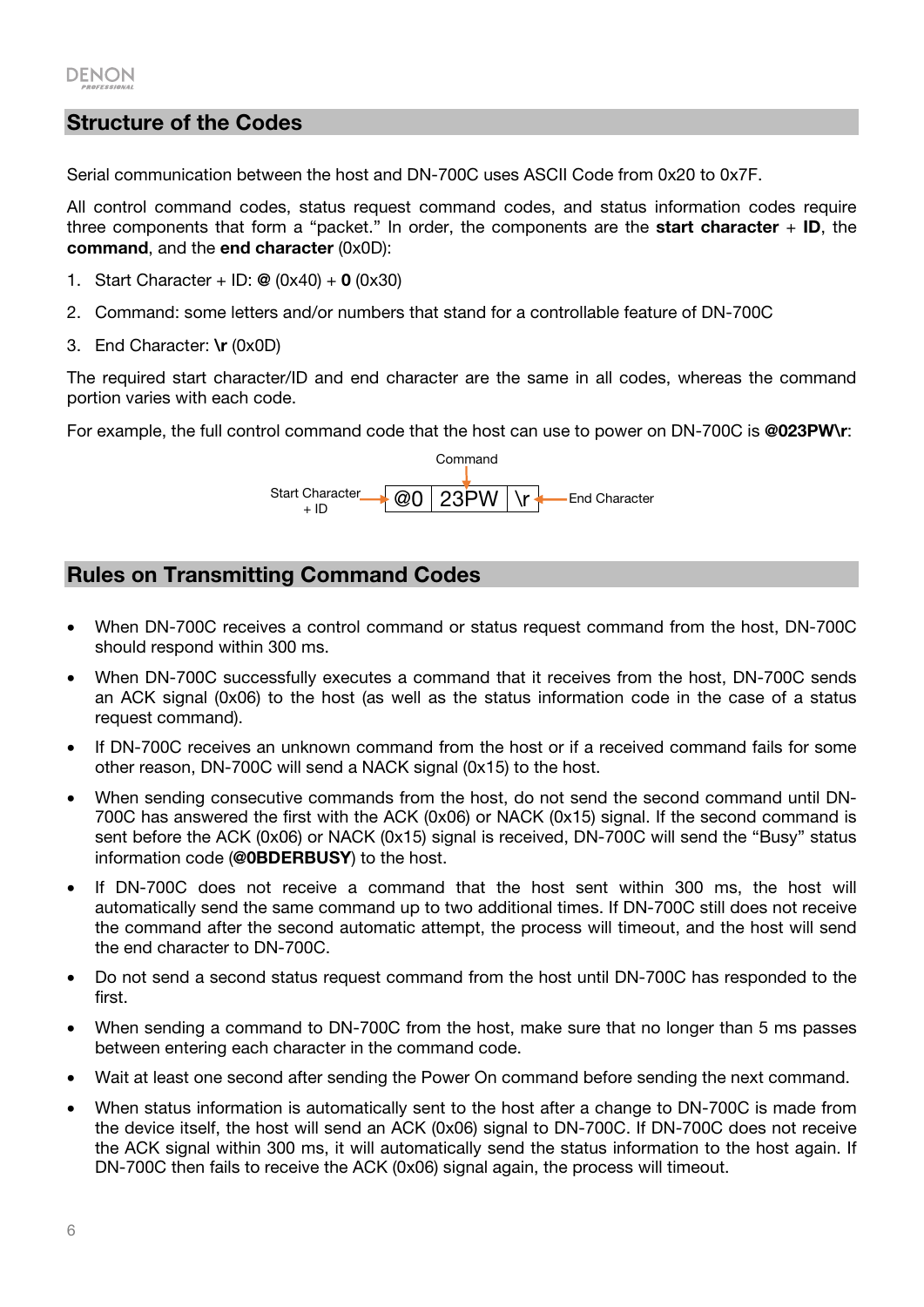## <span id="page-6-0"></span>**Control Command Codes**

| <b>Control Commands</b><br>$(Host \rightarrow DN-700C)$ |                                     |             |                                                                                                                                                                            |  |
|---------------------------------------------------------|-------------------------------------|-------------|----------------------------------------------------------------------------------------------------------------------------------------------------------------------------|--|
| <b>CATEGORY</b>                                         | <b>CONTENTS</b>                     | <b>CODE</b> | <b>DESCRIPTION</b>                                                                                                                                                         |  |
| <b>Power</b>                                            | Power On                            | @023PW\r    | Powers on DN-700C                                                                                                                                                          |  |
|                                                         | Power Standby                       | @02312\r    | Puts DN-700C in standby                                                                                                                                                    |  |
|                                                         | Play                                | @02353\r    | Plays the current track                                                                                                                                                    |  |
|                                                         | Pause                               | @02348\r    | Pauses the current track                                                                                                                                                   |  |
| <b>Track Playback</b>                                   | Stop                                | @02354\r    | Stops the current tracklist                                                                                                                                                |  |
|                                                         | Hot Start Play                      | @0HPnn\r    | Plays the hot start track, where nn (the track's hot<br>start number) = $01-20$                                                                                            |  |
|                                                         | <b>Restart/Previous Track</b>       | @02333\r    | Restarts the current track or skips to the previous<br>track in the tracklist                                                                                              |  |
|                                                         | <b>Next Track</b>                   | @02332\r    | Skips to the next track in the tracklist                                                                                                                                   |  |
| <b>Track Selection</b>                                  | <b>Select Track Number</b>          | @0Trnnnn\r  | Selects the track corresponding to the entered file<br>number, where $nnnn$ (the track file number) = 0001-<br>2000                                                        |  |
|                                                         | <b>Hot Start Cue</b>                | @0HCnn\r    | Cues up the hot start track, where nn (the track's<br>hot start number) = $01-20$                                                                                          |  |
|                                                         | Select Folder Number                | @0Sfnnnn\r  | Selects the folder corresponding to the entered<br>number, where nnnn (the folder number) = 0001-<br>2000                                                                  |  |
|                                                         | Rewind                              | @02350\r    | Rewinds the current track; each entry of the<br>command cycles through the rewind speeds (2x,<br>10x, 50x, 100x, and 200x)                                                 |  |
|                                                         | Skip Back                           | @023SB\r    | Rewinds the current track by two seconds                                                                                                                                   |  |
| <b>Track Searching</b>                                  | <b>Fast Forward</b>                 | @02352\r    | Fast forwards the current track; each entry of the<br>command cycles through the fast forward speeds<br>(2x, 10x, 50x, 100x, and 200x)                                     |  |
|                                                         | Activate Frame Mode                 | @0frON\r    | Enters DN-700C in frame search mode; after<br>entering frame search mode, the current track will<br>be paused, and the track will be audible while<br>skipping frame units |  |
|                                                         | <b>Frame Forward</b>                | @0fr00\r    | Skips forward one frame unit in the current track                                                                                                                          |  |
|                                                         | Frame Reverse                       | @0fr01\r    | Skips back one frame unit in the current track                                                                                                                             |  |
|                                                         | Cue                                 | @023CU\r    | Skips to the track time position from which<br>playback was last started and pauses the track                                                                              |  |
| <b>Hot Start Setting</b>                                | Assign Hot Start Number @hsnnxxxx\r |             | Assigns the track to the hot start number, where nn<br>(the hot start number) = $01-20$ and xxxx (the track<br>file number) = $0001 - 2000$                                |  |
|                                                         | <b>Save Hotlists</b>                | @0HSSR\r    | Saves all DN-700C's hotlist files to the currently<br>selected media source                                                                                                |  |

Use the codes below to control your DN-700C.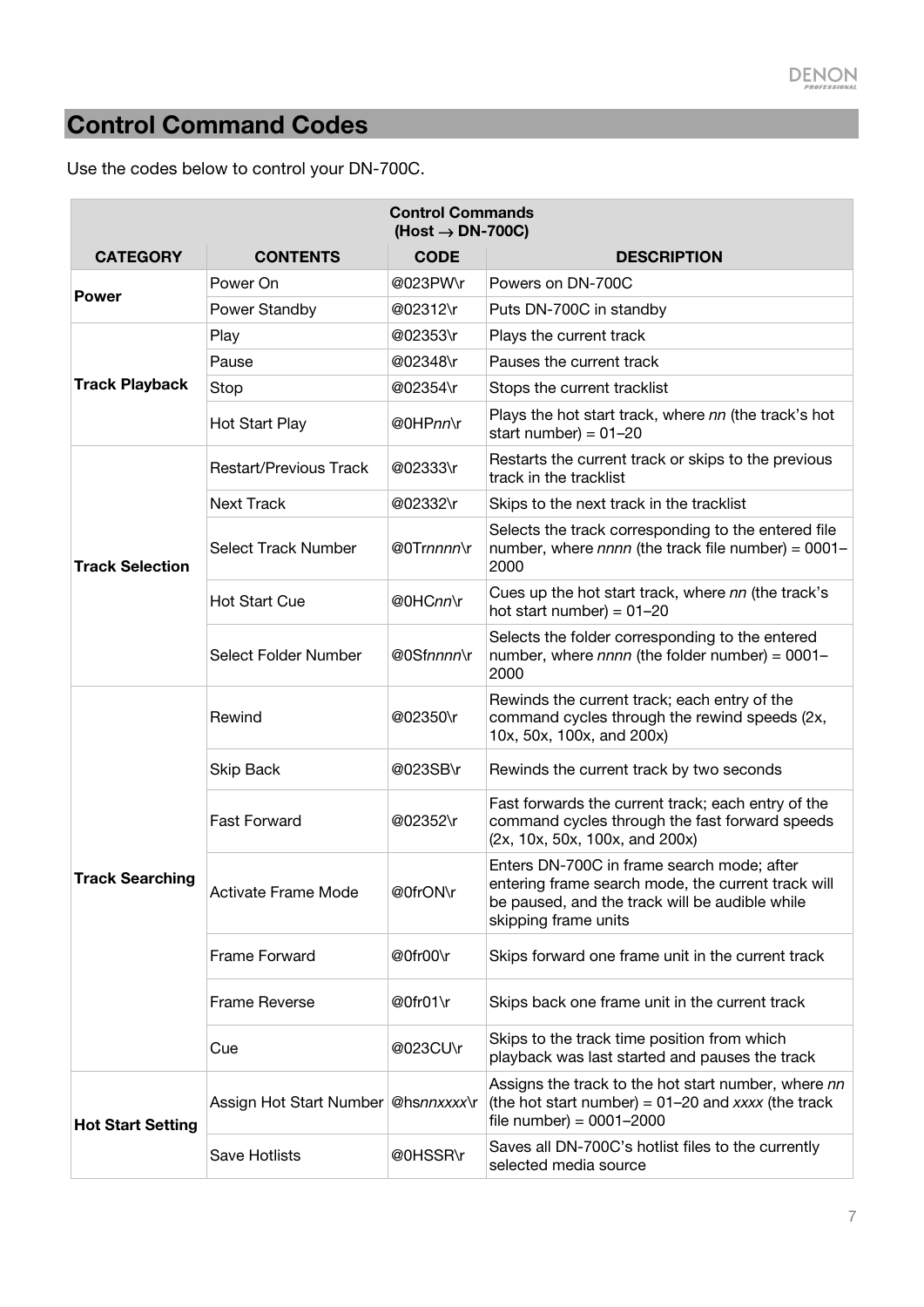## <span id="page-7-0"></span>**Status Request Command Codes/Status Information Codes**

Use the status request command codes below to check on the status of your DN-700C. In response, DN-700C will send a corresponding status information code.

| <b>Status Request Commands</b><br>$(Host \rightarrow DN-700C)$ |             | <b>Status Information</b><br>$(DN-700C \rightarrow Host)$ |             |                                                                                                                                                       |
|----------------------------------------------------------------|-------------|-----------------------------------------------------------|-------------|-------------------------------------------------------------------------------------------------------------------------------------------------------|
| <b>REQUEST</b>                                                 | <b>CODE</b> | <b>ANSWER</b>                                             | <b>CODE</b> | <b>DESCRIPTION</b>                                                                                                                                    |
| <b>Power Status @0?PW\r</b>                                    |             | On                                                        | @0PW00\r    | The power is on                                                                                                                                       |
|                                                                |             | Standby                                                   | @0PW01\r    | DN-700C is in standby mode                                                                                                                            |
| <b>Media Status</b>                                            | @0?CD\r     | No Media                                                  | @0CDNC\r    | No CD or USB drive is loaded                                                                                                                          |
|                                                                |             | Media In                                                  | @0CDCI\r    | A CD or USB drive is loaded                                                                                                                           |
|                                                                |             | Playing                                                   | @0STPL\r    | The current track is playing                                                                                                                          |
|                                                                |             | A-B Repeat                                                | @STAB\r     | The current track is playing (with<br>the A-B Repeat feature activated)                                                                               |
|                                                                |             | Paused                                                    | @0STPP\r    | The current track is paused                                                                                                                           |
|                                                                |             | <b>Repeat Paused</b>                                      | @0STPR\r    | The current track is paused (with<br>the repeat feature activated)                                                                                    |
|                                                                |             | Stopped                                                   | @0STST\r    | The current tracklist is stopped                                                                                                                      |
|                                                                |             | Cued                                                      | @0STCU\r    | A track is currently cued                                                                                                                             |
| <b>Device</b><br><b>Status</b>                                 | @0?ST\r     | Autocued                                                  | @0STAC\r    | A track is currently autocued                                                                                                                         |
|                                                                |             | Rewinding                                                 | @0STRW\r    | The current track is rewinding                                                                                                                        |
|                                                                |             | <b>Fast Forwarding</b>                                    | @0STFF\r    | The current track is fast forwarding                                                                                                                  |
|                                                                |             | Loading                                                   | @0STLD\r    | DN-700C is currently loading                                                                                                                          |
|                                                                |             | <b>Busy</b>                                               | @0STBY\r    | DN-700C is currently busy                                                                                                                             |
|                                                                |             | File List                                                 | @0STFL\r    | The file list is currently open                                                                                                                       |
|                                                                |             | Menu                                                      | @0STED\r    | The menu settings are currently<br>open                                                                                                               |
|                                                                |             | Error                                                     | @0STER\r    | There is an operation error                                                                                                                           |
| <b>Track</b><br><b>Number</b>                                  | @0?Tr\r     | Number of the<br>current track                            | @0Trnnnn\r  | The current track's number within<br>the file list, where nnnn (the track<br>$number) = 0000 - 2000$                                                  |
| <b>Tracklist</b><br><b>Number</b>                              | @0?Tt\r     | Total number of<br>tracks                                 | @0Ttnnnn\r  | The total number of tracks in the<br>current tracklist, where nnnn (the<br>total track number) = $0000-2000$                                          |
| <b>Track Title</b><br>(current)                                | @0?ti\r     | Title of the<br>current track                             | @0tixxx\r   | The title of the current track, where<br>$xxx =$ up to 64 characters of the title                                                                     |
| <b>Track Title</b><br>(by number)                              |             | @0?tnNNNN\r Title of the track                            | @0tnxxx\r   | The title of the track with the<br>entered file number, where NNNN<br>(the file number) = $0001-2000$ and<br>$xxx =$ up to 64 characters of the title |
| <b>Artist Title</b>                                            | @0?at\r     | Title of the artist                                       | @0atxxx\r   | The title of the artist for the current<br>track, where $xxx =$ up to 64<br>characters of the title                                                   |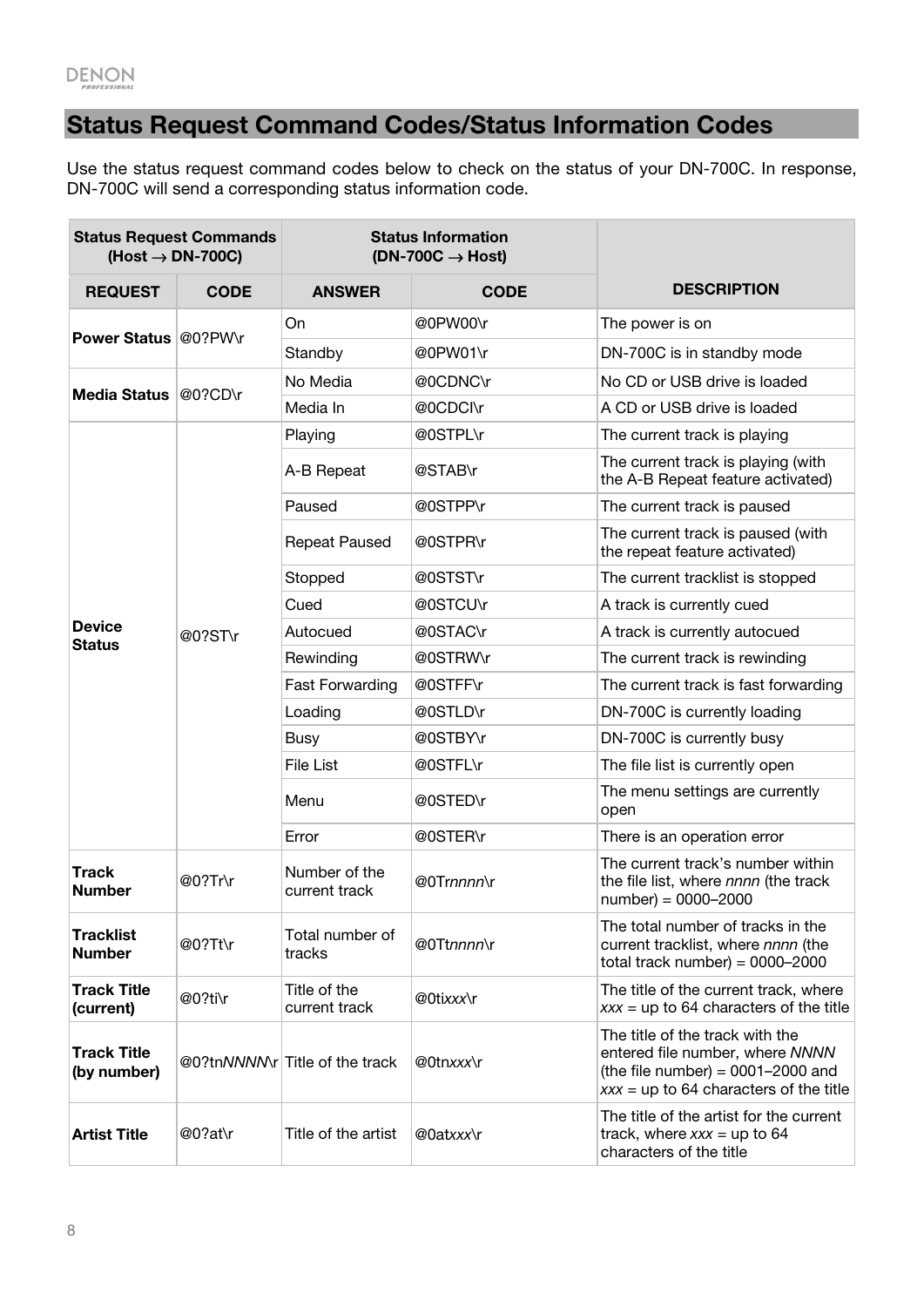## **DENON**

| <b>Status Request</b><br><b>Commands</b><br>$(Host \rightarrow DN-700C)$ |             | <b>Status Information</b><br>$(DN-700C \rightarrow Host)$ |                        |                                                                                                                                                                                                                                                                                                                                                                                                                                                                 |
|--------------------------------------------------------------------------|-------------|-----------------------------------------------------------|------------------------|-----------------------------------------------------------------------------------------------------------------------------------------------------------------------------------------------------------------------------------------------------------------------------------------------------------------------------------------------------------------------------------------------------------------------------------------------------------------|
| <b>REQUEST</b>                                                           | <b>CODE</b> | <b>ANSWER</b>                                             | <b>CODE</b>            | <b>DESCRIPTION</b>                                                                                                                                                                                                                                                                                                                                                                                                                                              |
| <b>Album Title</b>                                                       | $@0?al\$    | Title of the album $\mathcal{Q}$ Oalxxx\r                 |                        | The title of the album for the current<br>track, where $xxx =$ up to 64<br>characters of the title                                                                                                                                                                                                                                                                                                                                                              |
|                                                                          |             | <b>PCM</b>                                                | @0afPM/W\r             | The current track is a PCM file,<br>where $NN$ (the bit length) = 16 or 24                                                                                                                                                                                                                                                                                                                                                                                      |
| <b>Track File</b>                                                        |             | MP <sub>3</sub>                                           | @0afM3NNN\r            | The current track is an MP3 file,<br>where NNN stand for the bit rate in<br><b>Kbps</b>                                                                                                                                                                                                                                                                                                                                                                         |
| Format                                                                   | @0?af\r     | <b>AIFF</b>                                               | @0afALNN\r             | The current track is an AIFF file,<br>where $NN$ (the bit length) = 16 or 24                                                                                                                                                                                                                                                                                                                                                                                    |
|                                                                          |             | <b>AAC</b>                                                | @0afACNNN\r            | The current track is an AAC file,<br>where NNN stands for the bit rate in<br><b>Kbps</b>                                                                                                                                                                                                                                                                                                                                                                        |
| <b>Track Size</b>                                                        | @0?tsnnnn\r | File size of the<br>track                                 | @0tsNNNNNN\r           | The size of the track, where nnnn<br>(the track file number) = $0001-2000$<br>and $NNNNNN$ (the file size in $KB$ ) =<br>000001-999999                                                                                                                                                                                                                                                                                                                          |
| <b>Track Sample</b><br>Rate                                              | @0?fs\r     | Sample Rate                                               | @0fsNM\r               | The sample rate for the current<br>track, where NN (the sample rate in<br>$KHz$ ) = 44 (44.1), 48, or 96                                                                                                                                                                                                                                                                                                                                                        |
| <b>Total Folder</b><br><b>Number</b>                                     | @0?Tf\r     | Number of<br>folders                                      | @0Tfnnnn\r             | The total number of folders within<br>the selected folder on the media<br>source, where nnnn (the number of<br>$f$ olders $) = 0000 - 2000$                                                                                                                                                                                                                                                                                                                     |
| <b>Hot Start</b><br><b>Number</b>                                        | @0?HP\r     | Current track's<br>hot start number                       | @0HPnn\r               | The hot start number for the current<br>track, where nn (the hot start<br>$number$ ) = 01-20                                                                                                                                                                                                                                                                                                                                                                    |
| <b>Hot Start File</b><br><b>Information</b>                              | @0?Hsnn\r   | Information on<br>the current hot<br>start track          | @0Hsnnxxx:HHHmmssttt\r | The details for the current hot start<br>track, where nn (the hot start<br>number) = $00-20$ , xxx stands for the<br>file name, HHH (hours elapsed in the<br>track) = $000-999$ , mm (minutes<br>elapsed in the track) = $00-59$ , ss<br>(seconds elapsed in the track) = $00-$<br>59, and tt (milliseconds elapsed in<br>the track) = $000-999$<br>Note: The file name will start with a<br>number from to indicate the media<br>source: 2 for USB or 3 for CD |
| <b>Elapsed</b><br><b>Track Time</b>                                      | @0?ET\r     | Time elapsed in<br>the current track                      | @0EThhhmmss\r          | The amount of time that has elapsed<br>in the current track, where hhh<br>(hours) = 000 - 999, $mm$ (minutes) =<br>00 - 59, and ss (seconds) = $00 - 59$                                                                                                                                                                                                                                                                                                        |
| Remaining<br><b>Track Time</b>                                           | @0?RM\r     | Time remaining in<br>the current track                    | @0RMhhhmmss\r          | The amount of time remaining<br>before the current track ends, where<br><i>hhh</i> (hours) = 000 - 999, $mm$<br>$(minutes) = 00 - 59$ , and ss (seconds)<br>$= 00 - 59$                                                                                                                                                                                                                                                                                         |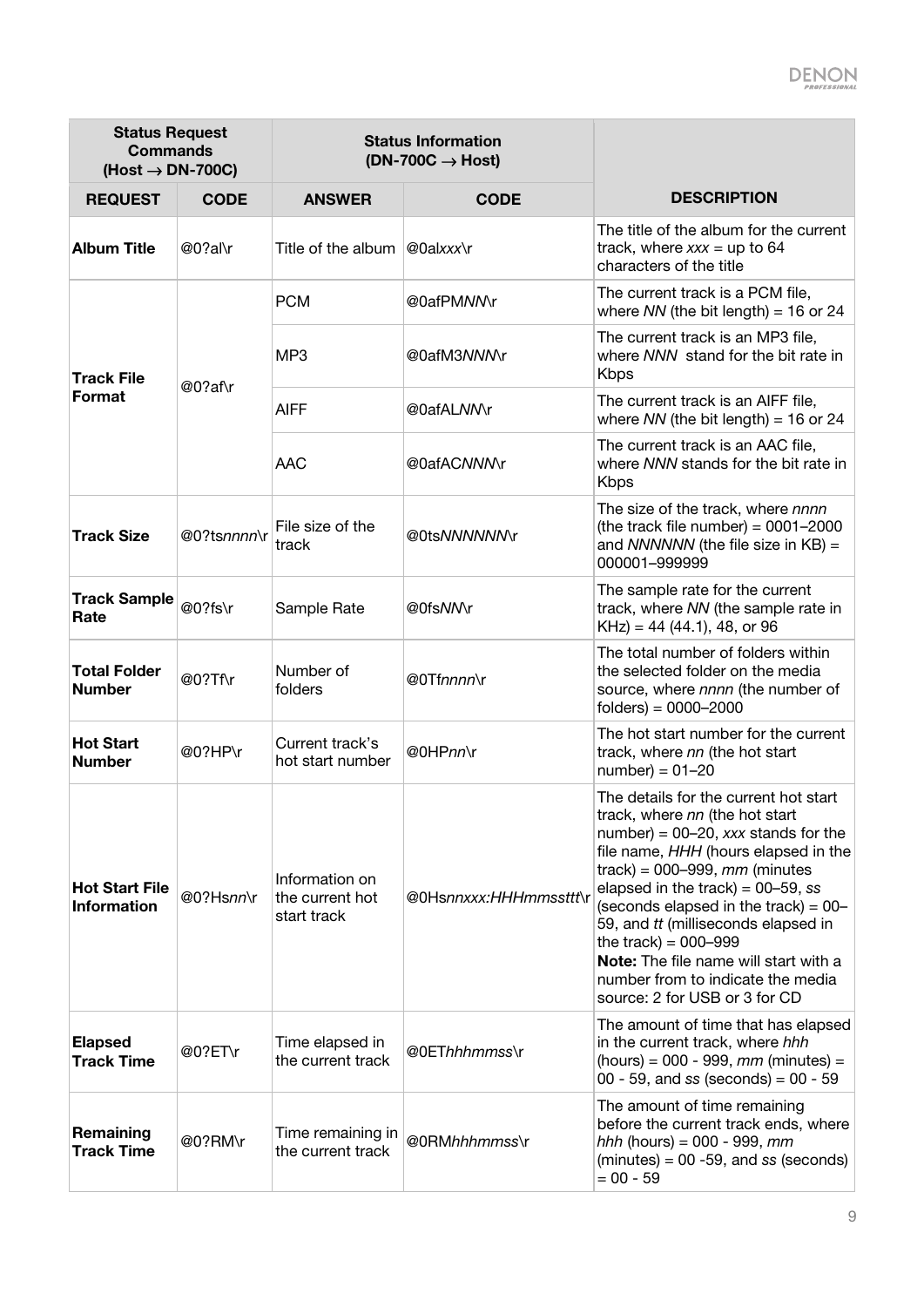| <b>Status Request</b><br><b>Commands</b><br>$(Host \rightarrow DN-700C)$ |             | <b>Status Information</b><br>$(DN-700C \rightarrow Host)$ |                                    |                                                                                                                                                                                          |
|--------------------------------------------------------------------------|-------------|-----------------------------------------------------------|------------------------------------|------------------------------------------------------------------------------------------------------------------------------------------------------------------------------------------|
| <b>REQUEST</b>                                                           | <b>CODE</b> | <b>ANSWER</b>                                             | <b>CODE</b>                        | <b>DESCRIPTION</b>                                                                                                                                                                       |
| <b>Folder Name</b><br>(current)                                          | @0?SF\r     | Name of the<br>selected folder                            | @0SFDXXX\r                         | The name of the folder containing<br>the current track, where D (media<br>source indicator) = $2-3$ and $XXX =$<br>the folder name<br><b>Note:</b> 2 indicates USB and 3<br>indicates CD |
| <b>Folder Name</b><br>(by number)                                        | @0?Fnxxxx\r | Name of the<br>folder                                     | @0FnXXX\r                          | The name of the folder<br>corresponding to the entered folder<br>number, where xxxx (the folder<br>number) = $0001-2000$ and $XXX$<br>stands for the name of the folder                  |
| <b>Track</b><br>@0?ch\r<br>Channel                                       | Stereo      | @0chST\r                                                  | The current track is a stereo file |                                                                                                                                                                                          |
|                                                                          |             | Mono                                                      | @0chMO\r                           | The current track is a mono file                                                                                                                                                         |
| Language                                                                 | @0?LN\r     | English                                                   | @0LNUS\r                           | The system language is currently set<br>to English                                                                                                                                       |
|                                                                          |             | Japan                                                     | @0LNJP\r                           | The system language is currently set<br>to Japanese                                                                                                                                      |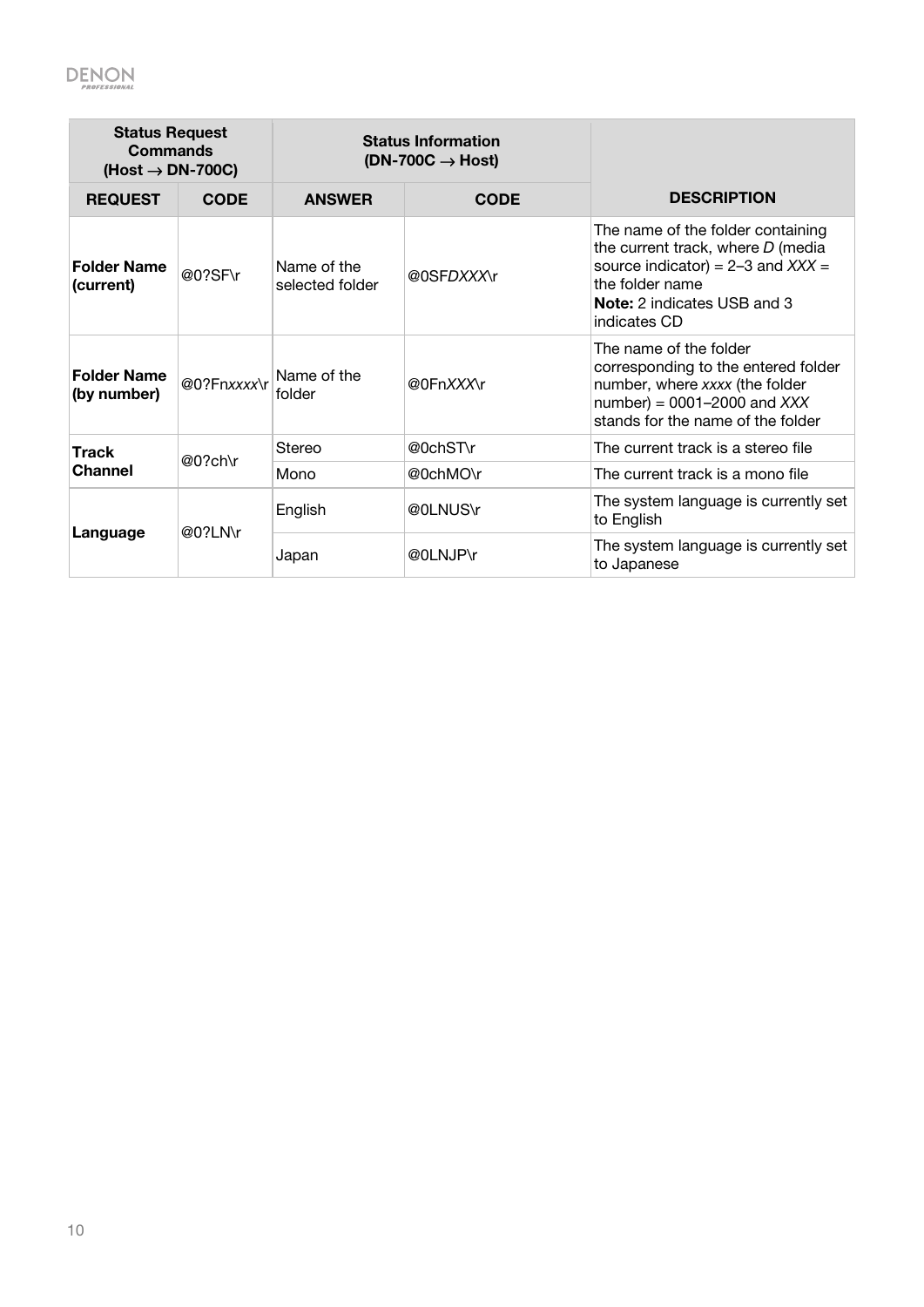## <span id="page-10-0"></span>**Automatic Status Information Codes**

In the event that a change is made to DN-700C from the device itself, DN-700C may automatically send status information to the host. See below for the status information codes that can be automatically sent to the host.

| <b>Automatic Status Information</b><br>$(Host \rightarrow DN-700C)$ |                        |             |                                                                                                           |  |
|---------------------------------------------------------------------|------------------------|-------------|-----------------------------------------------------------------------------------------------------------|--|
| <b>CATEGORY</b>                                                     | <b>CONTENTS</b>        | <b>CODE</b> | <b>DESCRIPTION</b>                                                                                        |  |
| <b>Media Status</b>                                                 | Media In               | @0CDCI\r    | A CD or USB drive was loaded                                                                              |  |
|                                                                     | Media Ejected          | @0CDNC\r    | A CD or USB drive was ejected                                                                             |  |
|                                                                     | Playing                | @0STPL\r    | Playback of the current track was initiated                                                               |  |
|                                                                     | Paused                 | @0STPP\r    | The current track was paused                                                                              |  |
|                                                                     | <b>Repeat Paused</b>   | @0STPR\r    | The current track was paused (with the repeat feature<br>activated)                                       |  |
|                                                                     | Rewinding              | @0STRW\r    | The current track is being rewound                                                                        |  |
|                                                                     | <b>Fast Forwarding</b> | @0STFF\r    | The current track is being fast forwarded                                                                 |  |
|                                                                     | Stopped                | @0STST\r    | The current track was stopped                                                                             |  |
| <b>Device Status</b>                                                | Cued                   | @0STCU\r    | A track was cued                                                                                          |  |
|                                                                     | Autocued               | @0STAC\r    | A track was autocued                                                                                      |  |
|                                                                     | SD Card Loading        | @0STLD\r    | DN-700C is currently loading                                                                              |  |
|                                                                     | <b>Busy</b>            | @0STBY\r    | DN-700C is currently busy                                                                                 |  |
|                                                                     | File List Opening      | @0STFL\r    | The file list was opened                                                                                  |  |
|                                                                     | Main Menu Opening      | @0STED\r    | The main menu was opened                                                                                  |  |
|                                                                     | Error                  | @0STER\r    | There is an operation error                                                                               |  |
| <b>Track Selection</b>                                              | <b>Track Change</b>    | @TrNNNNNr   | The current track was changed, where NNNN (the file<br>number for the newly selected track) = $0001-2000$ |  |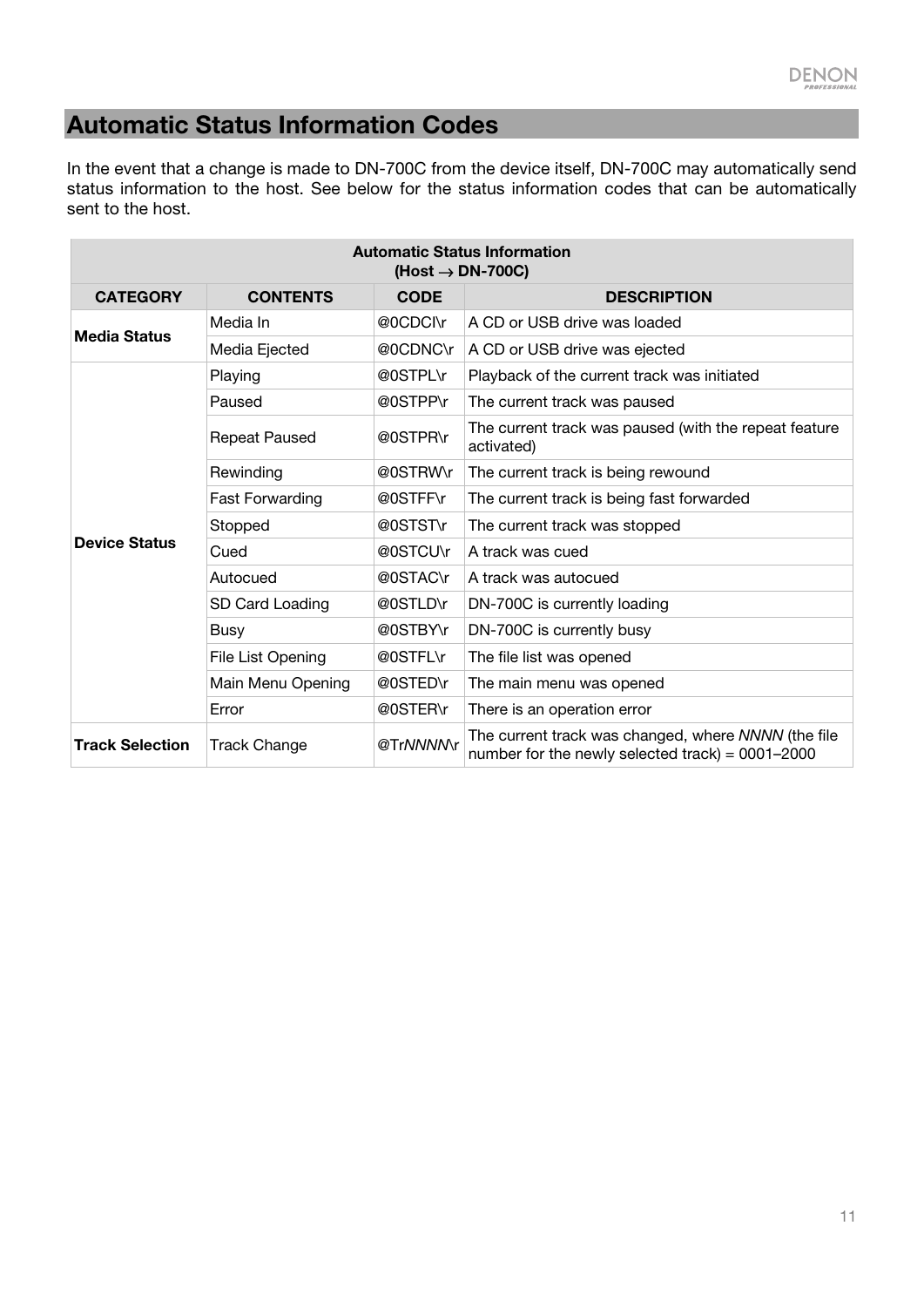## <span id="page-11-0"></span>**Appendix**

## **RS-232C Specifications**

| <b>Connector</b>           | 9-Pin D-sub Female |
|----------------------------|--------------------|
| <b>Mode</b>                | <b>Full Duplex</b> |
| <b>Transfer Rate</b>       | 9600 or 38400 bps  |
| Data Length                | 8 bits             |
| <b>Parity</b>              | None               |
| <b>Start Bit</b>           | 1 bit              |
| <b>Stop Bit</b>            | 1 bit              |
| <b>Flow Control</b>        | None               |
| <b>Maximum Data Length</b> | 600 bytes          |

## **Ethernet Specifications**

| <b>Compatible Connector</b> | RJ45 Male          |
|-----------------------------|--------------------|
| <b>Transmission System</b>  | <b>Full Duplex</b> |
| <b>Transfer Rate</b>        | 10 Mbps / 100 Mbps |
| TCP Port Number             | 23 (telnet)        |
| <b>Maximum Data Length</b>  | 288 bytes          |

## **Trademarks & Licenses**

Denon is a trademark of D&M Holdings Inc., registered in the U.S. and other countries. Denon Professional products are produced by inMusic Brands, Inc., Cumberland, RI 02864, USA.

All other product names, company names, trademarks, or trade names are those of their respective owners.